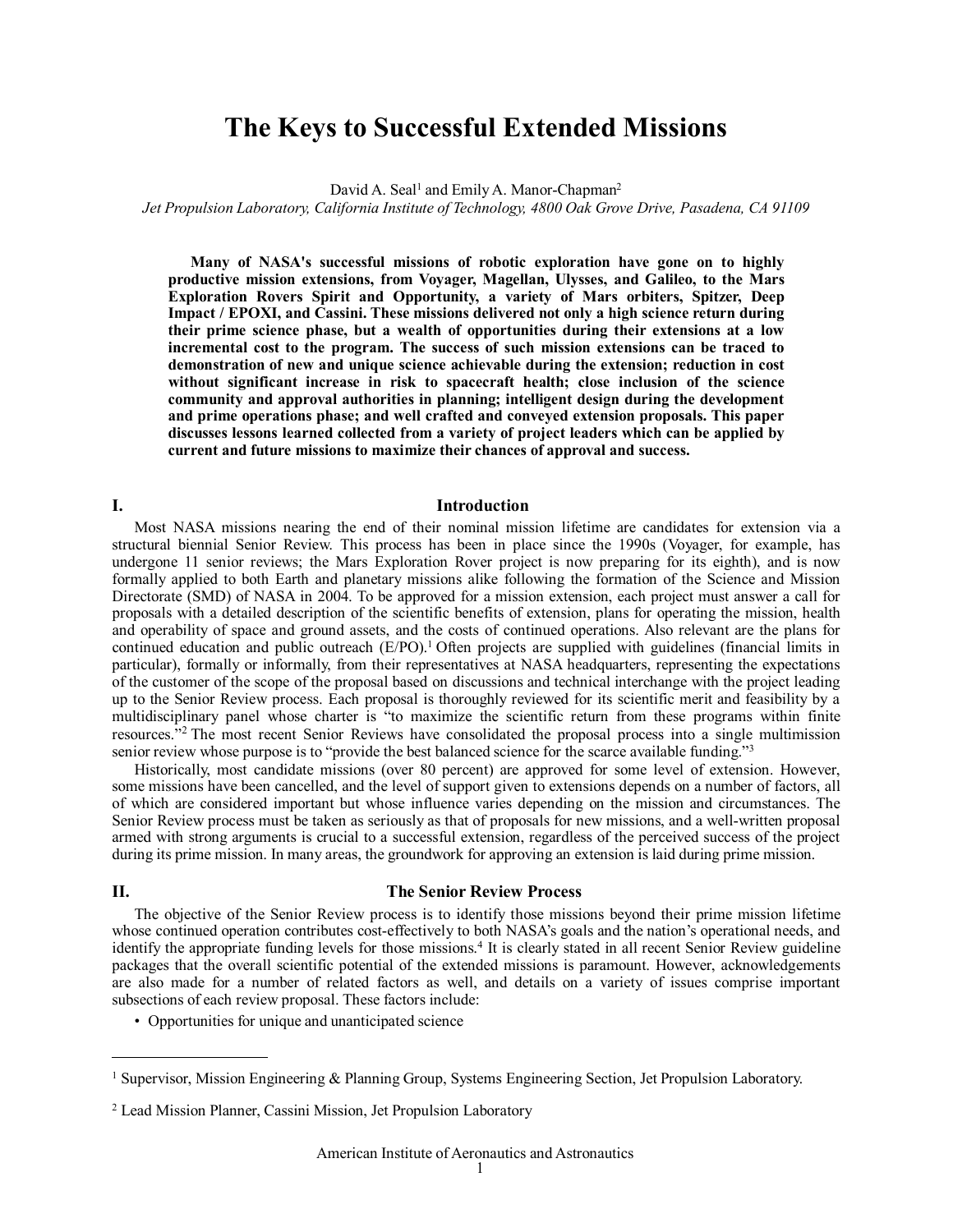- The uniqueness of the scientific investigation(s) compared to other sources of data on the same phenomena
- The importance of long-term data sets and overall data continuity through overlap; improvement in sampling via extended spatial and temporal coverage; and opportunities for synergy of multiple instruments (often via multiple spacecraft / missions)
- The recent (last 2-3 years) scientific advances of the mission, as reported via refereed journal articles and other means allowing for an assessment of productivity
- The contributions of mission data to advance the objectives of operational agencies such as NOAA, DoD, and the USGS
- The contributions of mission data to key NASA scientific endeavors as specified by the Decadal Survey, including fields of study acknowledged on a national or global level as of high value (such as climate change)
- The availability and usability of scientific data produced in the Planetary Data System (including past history)
- The extent to which the scientific community beyond the mission science team may conduct research with mission data, and the adequacy of financial resources provided to support the analysis of science data

Discussion of the above factors comprises the bulk of the science section requested in each proposal. Each package also requires discussion briefing the review committee on the background of the mission, technical feasibility, budget, and (in some cases) Education and Public Outreach (E/PO) programs. Most recently, the 2012 Planetary Science Division guidelines also required discussion on a 85% budget option, listing the scientific and technical scope reductions and associated risks with a 15% cut to the proposed extended mission budget. These same guidelines also enforced a 35 page limit to the proposal; other recent Senior Review guidelines have also enforced similar page limits.

These introductory, technical, budgetary and E/PO discussions (where requested) require commentary on the following issues:

- Overall status and health of spacecraft, instruments, and ground systems, including limitations as a result of degradation / aging, use of consumables, failures, and obsolescence
- High-level (at least) description of end-of life activities in compliance with NASA planetary protection
- Detailed breakdown of proposed budget, with labor, major equipment, and other expenses explained in sufficient detail to determine and justify the cost of each proposed task
- Parallel funding sources that are required for mission support, and status
- Identification and roles of international or inter-Agency partners
- Project management plan, including risk analysis
- Science traceability matrix
- Mission data product inventory (where applicable)
- Publication list and historical accomplishments with respect to mission objectives
- Planned E/PO activities, target audience(s) and reporting process

The Senior Review proposals are formally reviewed by members of the review panel, each often with a primary reviewer and multiple secondary reviewers, who are tasked with compiling questions for the subsequent oral presentations. Limited time oral sessions are scheduled at NASA headquarters, and the review panel then meets, often ranking the proposals formally on bases such as a "high/medium/low utility value"4 or more frequently a "science per dollar basis"5,6 based on the expected returns from each project. The panel submits this ranking in the form of budgetary recommendations and detailed discussion of strengths, weaknesses, and relevance to NASA and national priorities, upon which the highest levels of NASA management decide the missions' fates.

# **III. Historical Extended Mission Support and Scientific Productivity**

As stated previously, historical support for extensions of NASA's mission set has been strong, with 80+% of proposals being funded at a level sufficient to achieve some or all of the extended mission objectives. Senior Reviews to date have led to the removal of only 10-20% of the weakest extensions, some of which had partial instrument failures or significantly reduced capabilities.<sup>6</sup> In the past, some missions ranked low were given an opportunity to resubmit proposals with improved cost effectiveness evaluated in a subsequent Senior Review. However, this reclamation process is no longer in place, so projects essentially have one single opportunity to fund each extension of up to two years.

Most of the Senior Review reports available explicitly state the panel's assessments of the strengths and weaknesses of each proposal. The most frequently assessed strengths of the missions recommended for extension, with particular focus on those missions most highly rated, are listed as follows.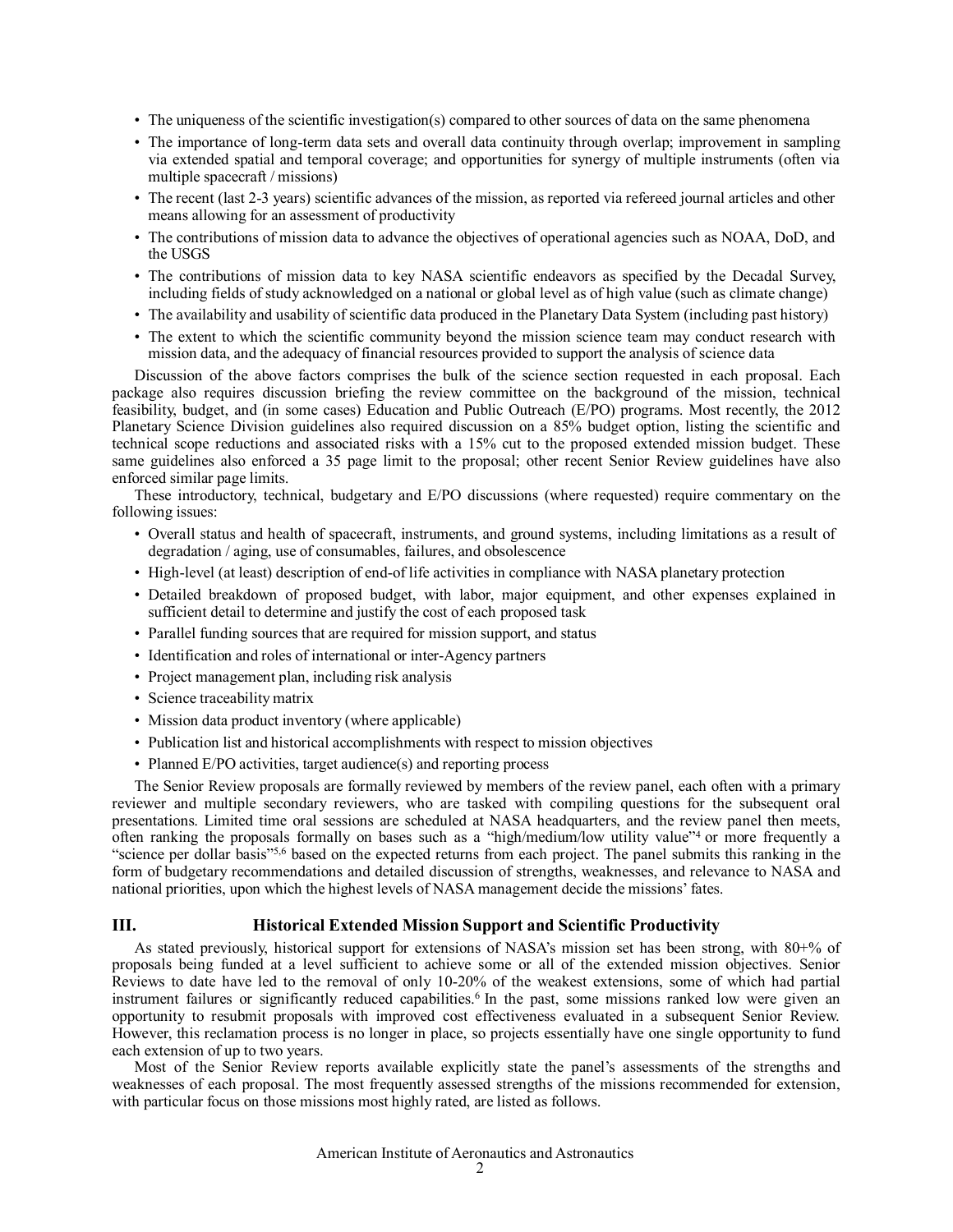- Uniqueness of data acquired compared to other available means, or means envisioned in the near or far future
- Clear science traceability to the Decadal Survey and NASA priorities, including contributions to date traced to likely contributions via the mission extension
- Breadth of applicability of data acquired, including new applications not envisioned for prime mission
- Data accessibility (often quoting access statistics)
- Synergy with other missions and/or ground-based studies
- Observed improvements in operations, exhibited by reduced cost and team sizes

In contrast, the most frequently listed weaknesses, with particular focus on those proposals not recommended for extension, are listed below.

- Inadequate quantitative demonstration of science gained, e.g. what specific improvements in understanding would result from extending the data set(s)
- Insufficient discussion of possible contributions to revolutionary discoveries, as opposed to incremental advances in areas already explored
- Insufficient distinction between the productivity of the prime mission and the added value of the extension
- Scientific productivity of the wider community (more from the data archive) outmatching the productivity of the mission teams (more from new observations), indicating the bulk of the current science is being done with existing rather than new measurements
- Observed lack of strong community interest in existing data or new results
- Excessively high operations costs (excessive instrument support costs are often highlighted) and no plan for cost reduction over time
- Insufficient budgetary detail and justification for some costs; lack of traceability of costs to science operations
- Lack of discussion of synergy with other missions, including operational use insufficient to serve other potential national needs

Both of the above lists trace closely to the Senior Review guideline topics listed in section II, as expected. After reviewing the many Senior Review panel reports, it seems clear that the project's ability to tell a compelling science story and justify its expenses via a well written proposal is equally as important as the true value of the science itself. It is imperative, therefore, that projects (NASA or otherwise) devote significant resources to crafting its proposals for mission extensions.

Figure 1 illustrates the funding profile of both prime and extended mission phases for a sampling of projects. As stated in one Senior Review report, "relative to the prime phases, missions in the extended phase are expected to reduce costs quite significantly"7, and this figure bears this out. The funding profile with time is shown by fiscal year (FY), with year zero containing the prime / extended mission transition (often in mid-FY). The funding profile is expressed as a percentage of the maximum pre-extended-mission phase E costs computed in real year dollars. This approach may introduce some mission-to-mission inconsistencies, as each project's funding profile during phase E shows year-to-year variability. However, the point of figure 1 is to observe qualitative trends in extended mission funding profiles and it is adequate for that purpose.

Generally speaking, mission extension funding profiles tend to fall in the range of 20-60% of peak prime mission funding; proposals above that level can expect additional scrutiny from review panels. Cassini may be the lone exception, with its first two years of extension funded fully at the prime mission amount. However, these first two years (named the "Equinox Mission") were specifically pitched as a seamless, prime science extension at the same level of scientific intensity and mission optimization as the prime mission. As the Saturn environment is arguably the most target-rich in the Solar System, the additional science, both unique and repeated, was felt to merit equal funding levels. Starting in Cassini's extension year 3, and for the remainder of the second mission extension (named the "Solstice Mission"), the funding profile drops to a 70-80% range with a commensurate drop in scientific intensity and optimization.8,9 Similarly, Galileo and Spitzer are among the lowest funded extensions. Both of these are attributable to significant limitations in their mission extensions: Galileo's resulting from the high-gain antenna failure, problematic tape recorder and resulting curtailments in its scientific program; and Spitzer's due to the exhaustion of cryogenic coolant, reducing the number of instruments from three to one. Galileo's high reductions were foreseen, in fact with full agreement from the project; it was implicitly obvious due to the spacecraft issues that a reduction to 20-30% of prime mission funding was a foregone conclusion. Spitzer made concerted efforts not only to reduce operations costs, but to capitalize on a newly conceived and compelling single-instrument scientific program with significant synergy with other missions, and is one of the brightest success stories in the suite of extended mission studied.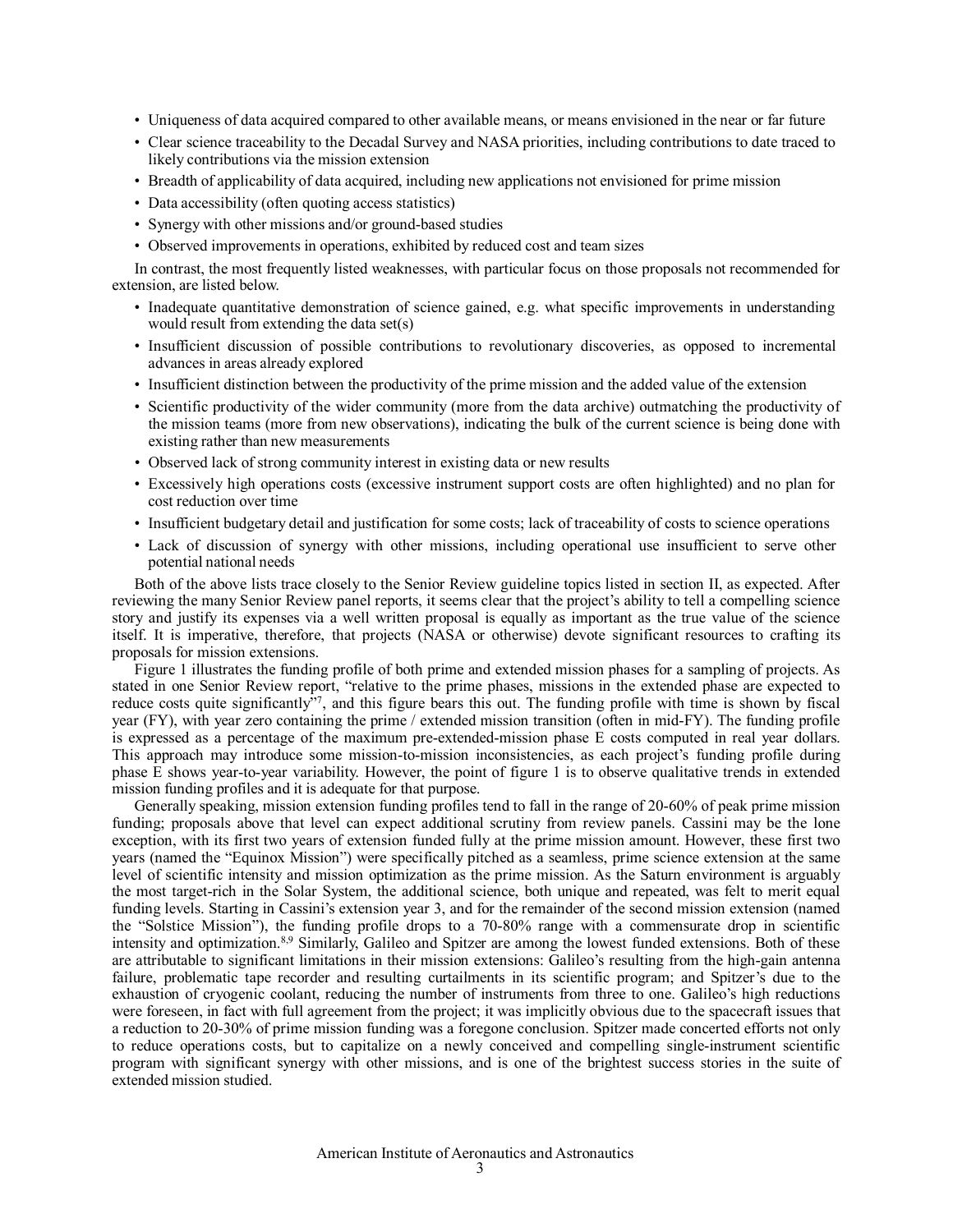

Figure 1. Project funding per year, plotted as a percentage of peak annual prime mission funding



Figure 2. Journal publication rate by year for a variety of projects

American Institute of Aeronautics and Astronautics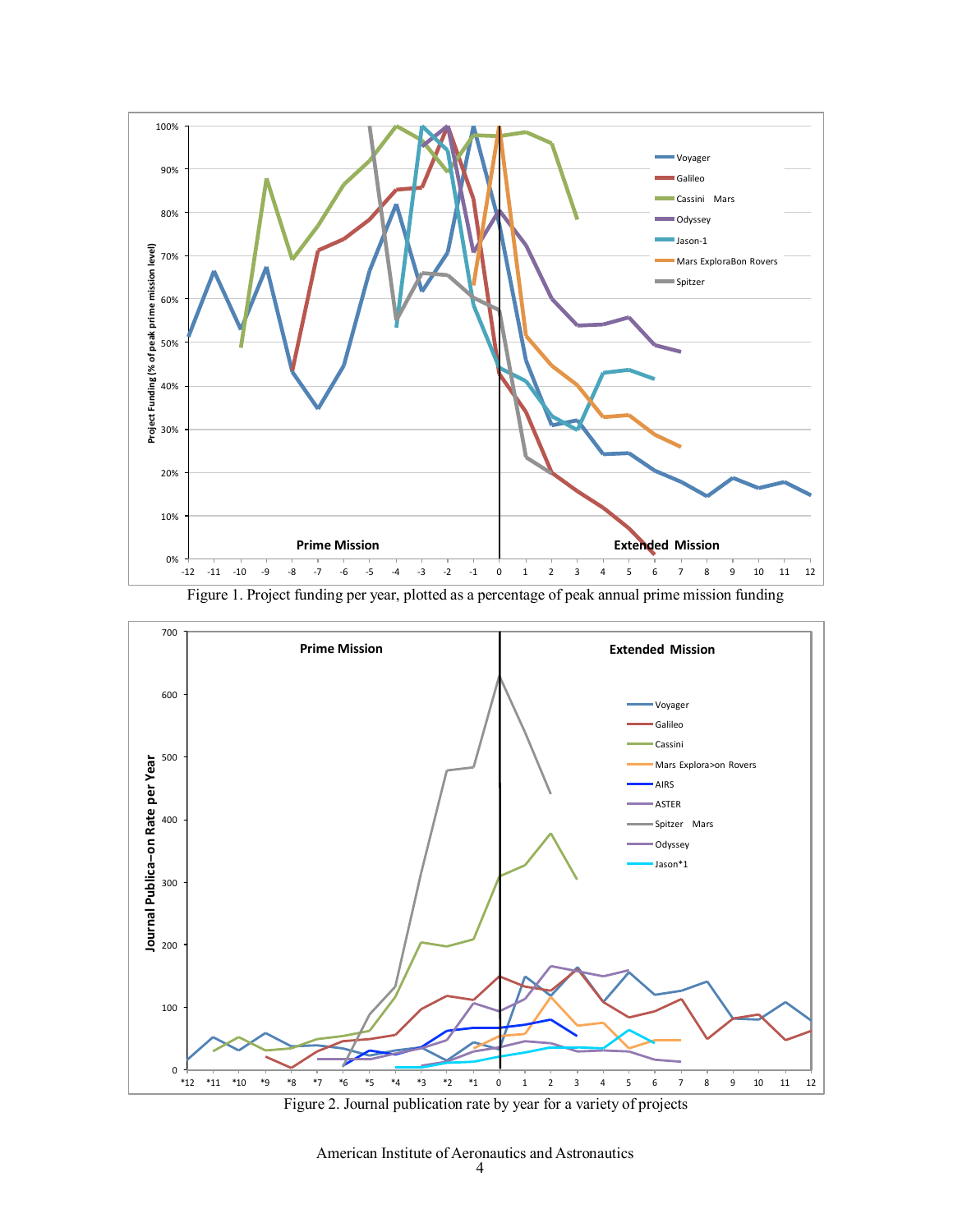Some projects show reduced operations costs before their mission extensions - Jason-1 and Spitzer in particular stand out in figure 1. Note that the Voyager (medium blue) funding level extends off the chart to the right, continuing at approximately the 15% level for many years.

Figure 2 illustrates the peer-reviewed journal publication rate by year for a similar variety of flight projects. Again, qualitative trends are the goal of figure 2, as an exhaustive search of all mission-related publications across all forums was not conducted. Therefore, one project's publication rate should not be compared against another assuming great precision. Also note that Spitzer year 2 and Cassini year 3 are incomplete surveys as publication statistics for year 2011 are not fully available as of publication of this paper.

Figure 2 does show the expected trend of increasing publications during prime mission as prime science data is collected. It is interesting to note that the publication rates do not noticeably slow in the extended mission phases, except after some years; it is not possible from figure 2 to distinguish between longer-term studies of prime mission observations (published after the end of prime mission), and short-term studies and discoveries enabled primarily by extended mission science. However, common sense and the authors' and solicited project leaders' knowledge of extended mission publications all favor the hypothesis that a significant fraction of the publications in the extended missions are enhanced or even directly enabled by extended mission measurements. It is straightforward to conclude that in terms of scientific productivity per dollar expended, extended missions represent the highest NASA return given their small incremental cost.

# **IV. Recommendations from Extended Mission Project Leaders**

The authors engaged in detailed interviews of a dozen project leaders (project managers, mission managers, and project scientists; see Acknowledgements) whose experience spans a wide range of NASA robotic mission extensions across four decades, with durations of only a few months to over thirty years. Their lessons learned on the success of their extended missions, and of their experiences with the Senior Review proposal process are summarized below in seven key categories. No priority order is implied.

# A. **Ensure the Scientific Program is Compelling**

Echoed by all project leaders interviewed was the need to assemble an exciting scientific program. This is obvious both from the instructions of the Senior Review proposals and from common sense. The "science story" is often the most discussed and analyzed portion of the proposal. With a solid case, the mission will sell itself.

Many project leaders were emphatic that *new and unique science* is paramount, among them Dr. Edward Stone, Voyager Project Scientist and JPL Director (1991-2001). "What's the discovery potential?" is a key question that must be addressed. Voyager survived two major threats to their continued program due to budget pressure, in 2000 and in 2004, after over a decade of quiet cruise since Neptune. The Voyager Interstellar Mission saw hints of the termination shock starting in 2002, and the fact that they were close to a wholly new environment, with high discovery potential of phenomena never before observed, was viewed as compelling and a major factor for extending the mission further. Both Deep Impact / EPOXI and Stardust / NExT also met with approval in part by repurposing missions to study entirely different comets (Deep Impact / EPOXI from Tempel-1 to Hartley-2 and Stardust / NExT from Wild-2 back to Tempel-1).

The GRAIL (Gravity Recovery And Interior Laboratory) project, only recently extended, also knew up front that their lunar science had to be unique for an extension to gain approval. There was little case to be made that further flight around the moon at the same altitude (55 km) would increase the knowledge of the gravitational field. Therefore, they opted to fly lower at half the altitude (23 km) and double the resolution of the gravity field measurements to a level of the crustal thickness, and this improvement opens up a variety of new fields of lunar study. Their proposal was arguably unique in that it was submitted before any prime mission science was even collected, due to the short prime and extended mission durations.

Spitzer may arguably be the best "dark horse" success story for new science during extension. Despite running out of cryogen, thus rendering two of three instruments unusable, they made a compelling case for continued and new observation strategies via devoting more observing time to single objects and collaboration with other observatories (Hubble, Chandra, and Kepler). In particular, the Spitzer proposal created a niche used to verify Kepler results that cannot be matched by other observatories, as Spitzer is the only infrared asset of its class currently in space. Spitzer's case was undoubtedly helped by the recognition of its target exoplanets and very distant (high-Z) objects of cosmological significance as hot topics in the Decadal Survey.

Many missions have pitched *seasonal coverage* as a lynchpin of a new science program, among them the Mars Reconnaissance Orbiter (MRO), the Mars Exploration Rovers (MER), Mars Odyssey, Ulysses, and Cassini. Ulysses based much of their extended science story on observations covering a full 11-year solar cycle. Similarly, Cassini devoted significant resources to arguing for an extension from northern winter solstice (shortly before arrival in 2004) to summer solstice in 2017, representing a full half season at Saturn, arguably covering the full range of geometric and environmental conditions. Illustration of these concepts was key to conveying such arguments.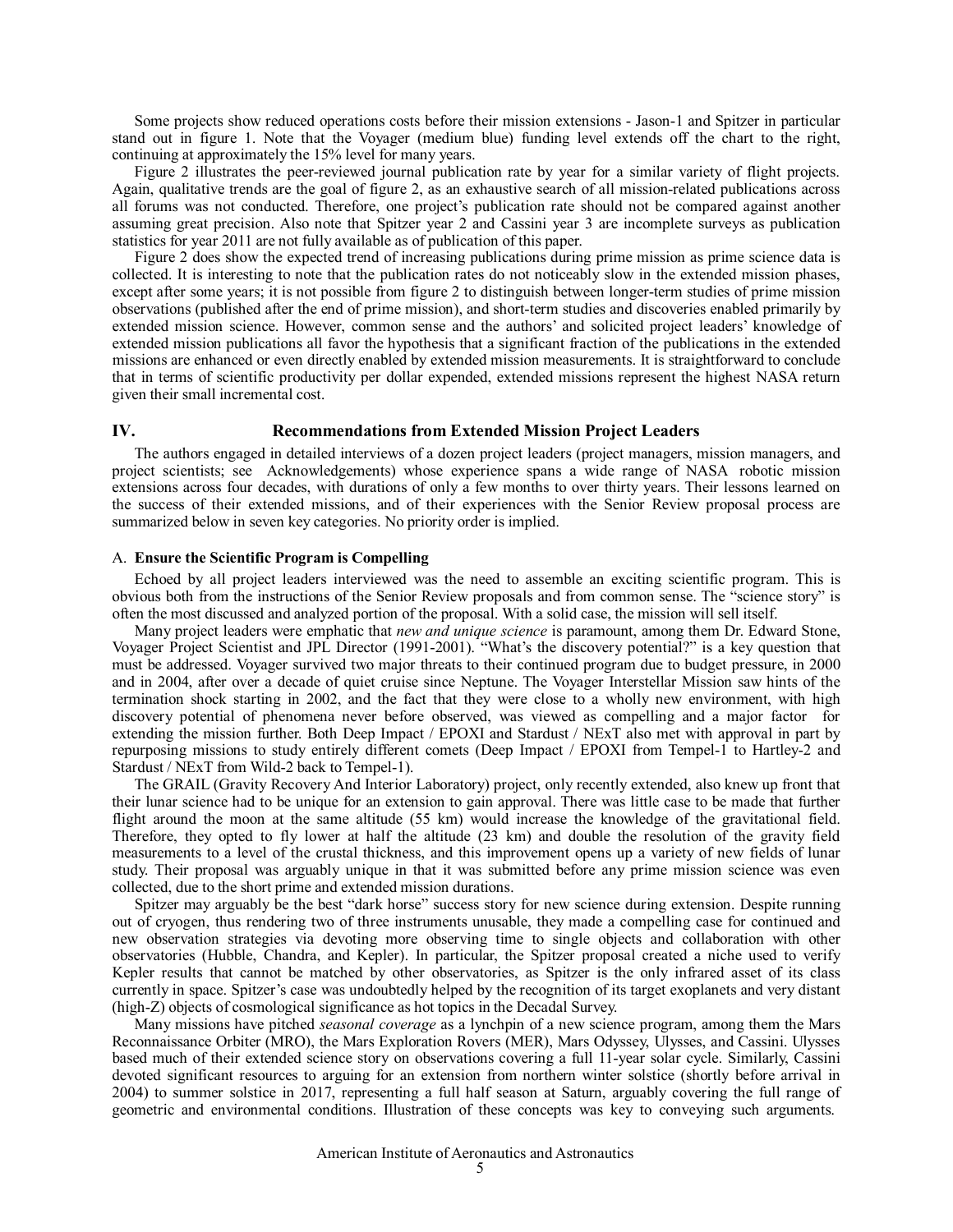Ulysses created visualizations of their science potential plotted in a circuit around the Sun; and Cassini illustrated their seasonal coverage - including that of previous visits by Pioneer and Voyager - in charts such as the one in Figure 3. The Saturn seasons (referring to northern hemisphere conditions) are illustrated, and the prime and "Equinox Mission" (2008-2010) are illustrated by blue and green bars respectively. The "Solstice Mission" now underway is shown by a yellow bar labeled "SM". Note the epochs of visits by Pioneer and Voyagers 1 and 2, shown as green diamonds (aligned with the previous Saturnian "year" above), indicating that only by continuing onto the Solstice mission could new environmental conditions be investigated. This illustration, and others like it, were used effectively to convey a unique environment for study with high discovery potential not likely to be achievable in the foreseeable future. Cassini's case was made strong by tying seasonal changes to phenomena across the target-rich Saturnian system, including the evolution of lakes near Titan's poles, variability of Enceladus' plumes, magnetospheric / solar wind interactions, Saturn's polar storms, and Saturn's ring structure (e.g. equinox offering unique illumination). Therefore it is not simply the claim of seasonal coverage, but concrete traceability of the resulting seasonal effects to new areas of discovery potential, that are scrutinized and favored by review panels.



Seasonal events refer to northern hemisphere conditions

Figure 3. Saturn seasons and Cassini mission coverage (blue/green/yellow bars at bottom left)

For those missions whose new science may be a harder sell - true for some mapping missions, in particular other arguments are available. Maintaining a continuous data record, and the reliance of other agencies on the asset's continued operation is valued. Jason-1 data is used during real-time operations by both NOAA and the U.S. Navy. Furthermore, Jason-1's applicability to climate change studies is acknowledged world-wide, and by the Intergovernmental Panel on Climate Change in particular. It's continued operation during the Jason-2 mission may not overtly lead to a new data type, but increases the resolution of the combined measurement set both spatially and temporally, leading to better observability of ocean phenomena. Similarly, the Quick Scatterometer (QuickSCAT) data set was acknowledged by the NOAA weather community as important, and has been used to cross-calibrate ocean satellite data acquired by spacecraft of the Indian space agency - not only a synergy argument but another example of an inter-agency connection as well. Along those lines, Ulysses' commitment of support by ESA in advance of NASA was also deemed likely to be a motivator for US support.

On the technical side, Mars Odyssey represented the only UHF relay asset at Mars for some time (prior to MRO's arrival, at least) for missions such as MER, Phoenix, and the approaching Mars Science Laboratory, and its continued operation was deemed of critical importance as a fundamental link in the support chain to those missions. Nevertheless, Mars Odyssey also availed themselves of new science opportunities by changing their orbit geometry to map at new local solar time lighting conditions. Also, Magellan's last mission phase included cutting-edge aerobraking techniques and was deemed an important engineering demonstration for future missions.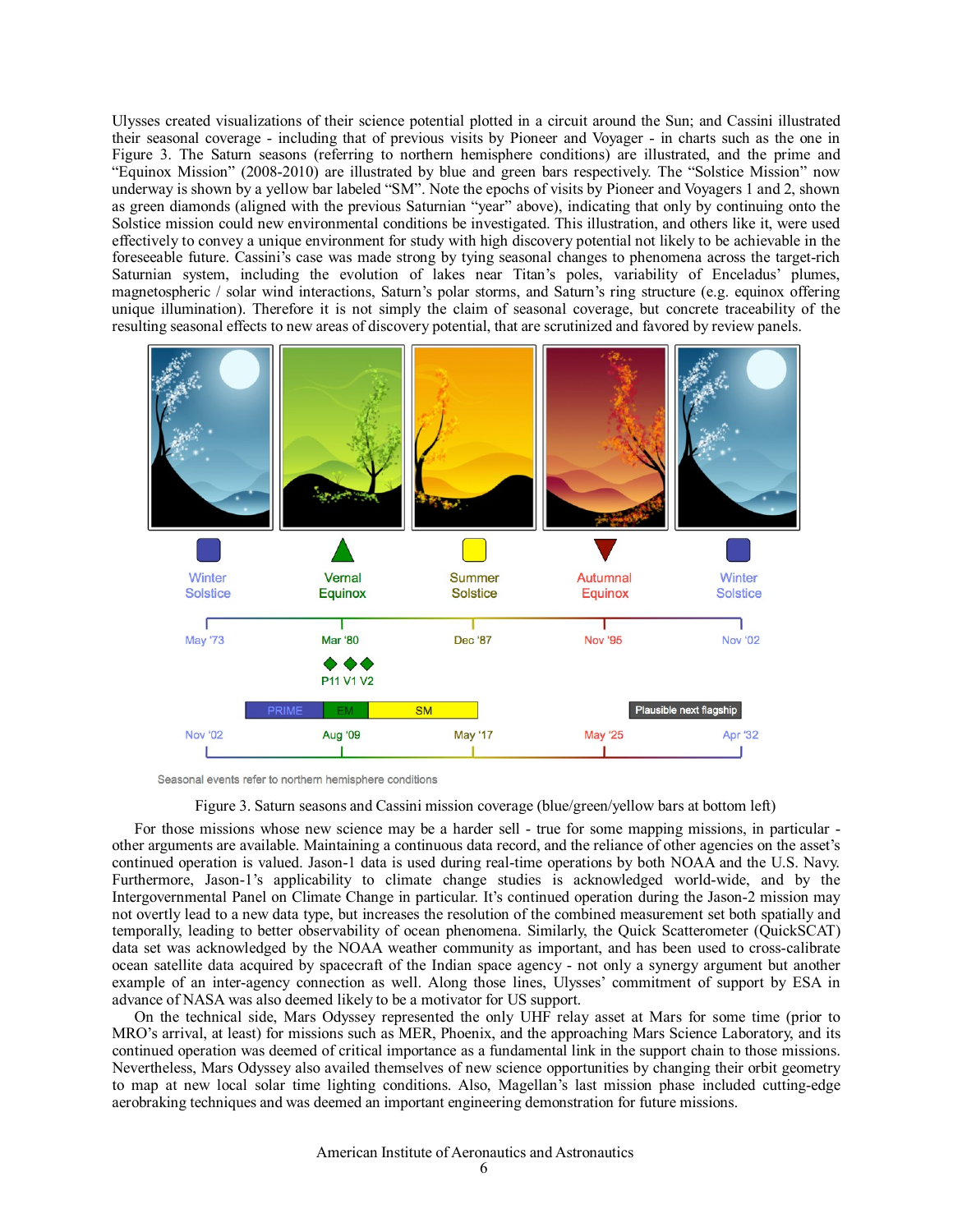### B. **Build and Mobilize an Army of Proponents**

Preparations for extended mission proposals should begin, in most cases, at least 1-2 years in advance. Spitzer began conceptual design three years in advance, and concerted efforts 18 months before the estimated exhaustion of cryogen; Cassini had its first focused discussions on extended mission planning a full three years before the end of its prime mission. History has shown a high approval rate for extensions, and most project leaders described high confidence that their proposal would be funded at the time of their application. However, it is important to note that all of the project leaders interviewed were leaders of extensions that were successfully approved, and therefore leaders of future mission extensions that may be reading this paper and assuming confidence for their case would be guilty of drawing a conclusion from a biased data set. *Each project should prepare for a thorough scientific and technical assessment rather than a mere coronation.* Jim Erickson, project manager for the Mars Exploration Rovers, insisted emphatically that the entire Senior Review package must be well crafted to be successful in getting an extension approved.

Many project leaders also highlighted the need for the best writers and speakers to convey the proposal, going beyond the project office members at hand if necessary. The Spitzer project specifically brought in pundits outside its immediate management team to help pitch each of their three senior reviews. Voyager, GRAIL, Jason-1, MER, Galileo, Cassini, Mars Odyssey, and other proposals also benefitted, as described frequently during interviews, by dynamic project speakers who were known for their energy and communication abilities, including key science figures such as Drs. Ed Stone, Steve Squyres, Maria Zuber, Torrence Johnson, Tom Krimigis, William Patzert, Jonathan Lunine, Robert Pappalardo and Jeff Cuzzi. "And that could be the difference" - as stated by R. Mase, Mars Odyssey mission manager and Dawn Project Manager.

Spitzer also engaged its science community actively and early via workshops and even special sessions of AAS meetings used essentially as advertising. The project's "Science Opportunities for the Warm Spitzer Mission Workshop"<sup>10</sup> was held in June 2007 with 90 participants a full two years before the exhaustion of its cryogen supply, and its charter was designed precisely to gather the information required to compile a strong extension proposal: "the goal of the workshop was to identify these [cutting edge] science opportunities and consider how to best use the observatory in an efficient manner" [P. McCarthy, workshop chair]. This workshop, and the AAS sessions, not only equipped the project with ample ammunition to build a strong proposal, but it engaged the science community and strengthened their support for the extension by including them in its very planning, which paid dividends in perceived scientific support down the line. This approach was invaluable, and Spitzer's scientific productivity can be traced directly to these up-front efforts. The project's claim "to have one of the highest science return per dollar ratio of any of NASA's extended missions"11 in light of its annual operating costs of one-third (or less) of the prime mission level is believable, especially considering the publication rate shown in figure 2. Other missions have adopted similar approaches, often lobbying the science community at general planetary conferences and workshops, and including PIs and other members of the science field in the proposal writing process and oral presentations to the Senior Review panels. Letters of endorsement from the science community are also useful and were solicited by a number of missions.

Communication with headquarters stakeholders and the approval authorities is also valuable; the support for a mission extension should be built ahead of time. Program executives and scientists should be made fans of the mission, engaged and excited. Posters and pictures of the mission and its scientific achievements should be on the walls of NASA headquarters. Project representatives should maintain a presence there and visit 2-4 times per year. In short, each mission, and its possible extension, should be consistently in the psyche of the stakeholders and decision makers. Furthermore, the project teams should do their homework on the target audience, the review panel specifically, to know what they're looking for and their fields of expertise. If the Senior Review panel can't understand the science plan or budget, or be made fans of the program of observations, as is reflected by their many comments in the weakness areas of some proposals, the odds of approval drop appreciably.

Lastly in this category, project leaders should leverage all resources available at their home center in compiling the proposal. If there are proposal-writing institutional resources outside the project, such as the project formulation sections and teams present at JPL, their expertise and review should be brought to bear. The success of any mission extension benefits the entire center.

#### C. **Revolutionize Operations Processes, with Continuous Improvements**

During prime science, much effort is spent optimizing the science data collection. Extensions must be prepared to operate less optimally, and realize significant cost savings for approval. Dr. Stone's advice was emphatic: be prepared to redesign your operations from the ground up. Spitzer led a complete review of all of its mission and science operations functions: "What do we no longer need to do? Can we merge teams? What are we doing right that we shouldn't change? What is 'good enough?"<sup>11</sup> MER's rover leaders had similar experiences: "The operations" process would need to transition from the high-intensity approach geared to wringing every possible bit of science out of the rovers in their presumed short lives to an approach that could be sustained indefinitely."12 Exceptions may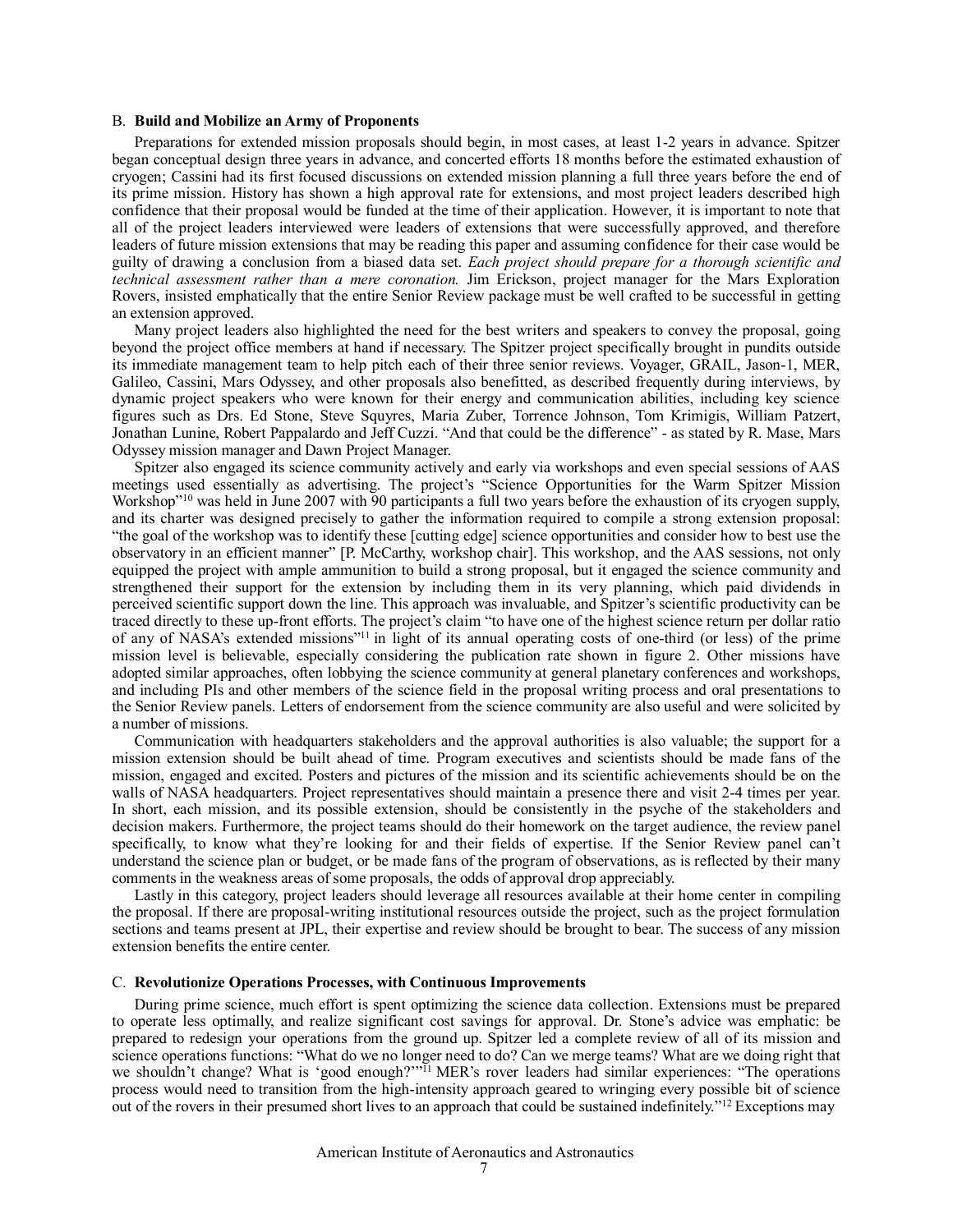include some mapping missions which do not always revolutionize their operations, if they can demonstrate that they are already efficient and conducted at a minimum support level. However, even Jason-1 made significant operations staff reductions starting in prime mission via automation, improved software, streamlined processes and procedures. They cut operator staff from 12 operators (supporting 24/7 shifts) to 4 and leveraged cross-training to ensure that no required expertise for managing the asset resided in one person alone.

Galileo completely redesigned their operations process to conduct targeted observations during only a small fraction of their orbit (periapsis  $\pm 1$  week) and was recast as a single-target mission (Europa). Cassini's Solstice Mission completely restructured sequencing and realized significant operational savings, in particular by reducing the number of overlapping sequencing processes that needed to operate at one time (each requiring its own support team). Voyager merged its spacecraft teams in the early 90s and employed a stepwise process to downsize, learning along the way, from 50 people at the start of the Voyager Interstellar Mission in 1990, now down to 12.5 persons since 2005. MER moved from co-located science teams at JPL to remote operations, and transitioned from Mars time to Earth time and stopped working most weekends (requiring fewer plans per week that were less complex, shortening the tactical process); they continue to make incremental improvements in procedures. MER's new operations process is enabled by separating those work days where the Mars and Earth rover times are similar, allowing the team to plan in lockstep, from those days where the downlink is later than 1pm local time, where the team no longer tracks the downlink and the schedule reverts to a normal 8am start time. On these latter days, called "restricted sols", the tactical team uses data which is older, and so operations are more restricted and less complex. This work shift pattern repeats every 37 Earth-days and is executed by a team size of 45 (60 when both rovers were operational), down from 200 during prime mission.

Many projects change their staffing profiles and "flatten" the project structure, reducing middle management in particular and deputy positions (including even the GRAIL mission, with the shortest prime and extended mission durations of mere months). Many "worker bees" and spacecraft subsystem experts drop to part time; some depart the project altogether but are kept on-call. This is best done carefully and via team sharing with other projects (conducted effectively in particular by Lockheed Martin for Odyssey spacecraft support). Often team sizes shrink (including science teams), but the leadership, presumably with the highest level of expertise, remains the same.

Operations improvements and reductions in scientific intensity are best conveyed in proposals with quantitative visualizations where possible. During Cassini's internal review of candidate extended mission tours for the Solstice mission, the project developed "activity intensity" charts, such as figure 4, illustrating the rate of scientifically intensive events, and therefore operations workload, as a method to compare operations costs with scientific advancement. These charts clearly showed an average reduction in intensity to a 50-75% level and were used directly to scope the operations efforts. Such arguments lent credibility to the "science per dollar" related discussions during the Senior Review process and strengthened Cassini's case for delivering continued groundbreaking science at a reduced cost while remaining operationally feasible.



Figure 4. Cassini activity intensity, expressed as a number of intensive events per sequence

#### D. **Highlight Spacecraft Performance, and Maintain Low Risk to Spacecraft Operations**

Discussion of each project spacecraft's ability to continue operations appears nearly as often in review reports as the discussion of the scientific program. Possessing a healthy, well-behaved spacecraft is worth special mention in extension proposals; equally as important is a detailed explanation of how limitations in resources and the management of failed or glitchy systems will be handled. Robert Mitchell, Cassini project manager, stated of the mission extensions that "the fact that the spacecraft had performed flawlessly was a major factor in being able to do what we did." John Callas, MER project manager, echoed that the quality of their vehicles was very important: they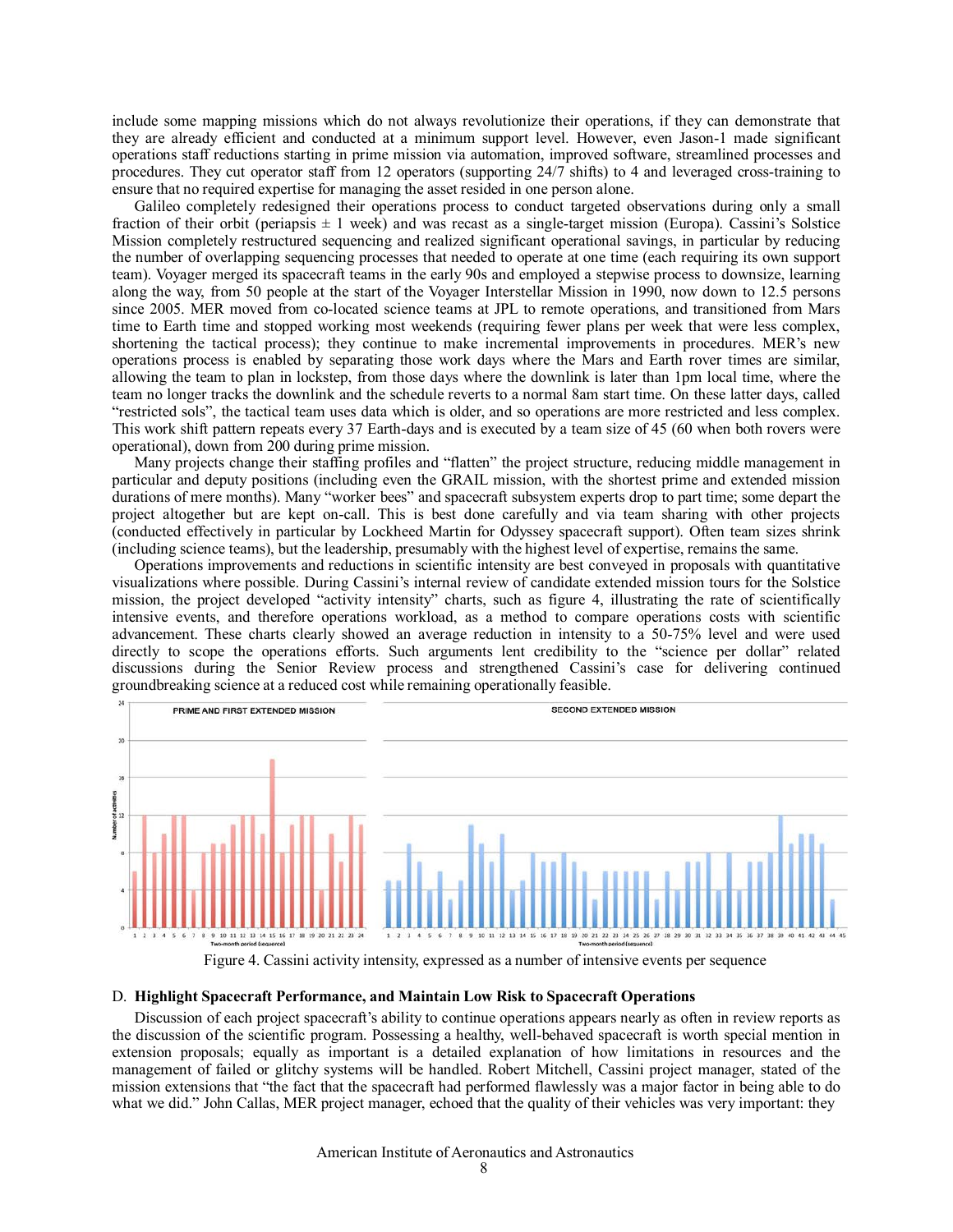survived Martian seasons and dust storms, and climbed steep walls, each of which were never envisioned for the original three month prime mission, and all of which were possible despite a relative lack of redundancy compared to most JPL spacecraft. The MER rovers were designed for 1 km of surface driving and have, as of the publication of this report, traversed 42 km (the combined total). Similar statistics can be quoted for all missions of this report, again echoing the conclusion that the largest scientific and technical return can often be achieved via extended missions at a modest investment.

Each of the proposals surveyed in detail provided explanations of how the project aimed to handle its aging hardware and prove that continued operations were possible. Ulysses had to prove that their power supply was sufficient for two more orbital circuits in both best and worst cases, as well as how the unexpected nutation from the axial boom would affect data return and "science fuzziness" from the resulting reduced knowledge of the spacecraft attitude. Magellan had significant anomalies in both strings of its transmitter and tape recorder and lost the ability to transmit RADAR data altogether in 1992 (transitioning as a result to a gravity mission). GRAIL's extension proposal was met with significant skepticism in light of their original claims that their spacecraft would not survive the lunar eclipse, and was an intensely discussed topic at their Senior Review oral presentation. Voyager 2's scan platform, which jammed at Saturn (attributed to overuse at its top speed), required rolls and turns be inserted in the science plans for Uranus and Neptune.

GRAIL's case deserves further mention. After flight trending and analysis, the project discovered that their spacecraft temperatures would not go outside of flight allowable limits during lunar eclipse, as opposed to what was believed prelaunch and conveyed as a mission-ending event. In this and other cases, limiting spacecraft resources and circumstances analyzed preflight are found to be not so limiting in the actual mission. Cassini has benefitted significantly from only having used *half* of its hydrazine attitude control propellant from launch through the end of the prime mission. Frequently, significant resource margins can be found via detailed analysis by the flight team after they have operated the spacecraft which enable mission options never before considered. In Cassini's case, the leading scientific argument for its final mission extension - in addition to seasonal coverage to northern summer solstice mentioned previously - is the ability of the spacecraft to fly *between the rings and the planet* on 22 passages. This orbital geometry and resulting unique science opportunities were never envisioned from development through even the end of prime mission, constitute essentially a wholly new Juno-like mission concept that itself would have been worthy of its own project, and was enabled primarily by the availability of significant flight resources combined with an experienced and skilled trajectory design team.

Without exception, all of the projects investigated opted to *take no additional risk to their space assets*, except where unavoidable (e.g. MER rover age and exposure to harsher conditions in the Martian environment, GRAIL's entrance into a thermally challenging lunar eclipse). Spitzer's number one guiding principle for its warm mission was blunt: "Don't do anything stupid"<sup>11</sup>. The no-additional-risk approach is not always applied to science data collection; Cassini, for example, cut back on some data saving techniques and other approaches aimed to preserve the most important data. Science bits are slightly more likely to "hit the ground" uncollected. Spitzer likewise also accepted this fact with similar bluntness among its guiding principles as well: "Accept additional risk to science".

Personnel turnover is a frequent occurrence during extended mission and can incur increased risk to operations without awareness and advance planning on the part of the project. Galileo asked for statements of intent from its personnel - not signed contracts, exactly, but commitments to work for a full two years of its mission extension - and got them. The stability of staff has been a big benefit to Cassini, and the risk of loss of key personnel was tracked explicitly as a project risk. Ulysses performed cross-training and rotation of roles to ensure that the team could survive personnel losses. Deep Impact / EPOXI faced a significant challenge in losing experienced staff between its encounters, but turned in part to early career hires to fill the gaps; though inexperienced, the projects gained innovation from these staff and they, in turn, gained experience and responsibility.

MER shortened their tactical planning cycle, required to release the team from working night shifts, by incremental automation of previously manual steps; the tools continued to evolve as the surface mission progressed; key functions performed by each team role were refined through experience, leading to elimination of nonessential tasks and better focused communications; libraries of reusable sequences were compiled and evolved; and complexity was reduced, especially with sequences that would necessitate intricate planning with low benefit to science.<sup>12</sup>

The loss of Mars Global Surveyor in November 2006, after operating at Mars four times longer than planned, also merits mention here. The operations review board concluded, in part, that "risks associated with normal personnel turnover over time were not assessed"; "procedures and processes were inadequate to catch the errors that occurred"; and "periodic reviews should have been performed to assure that spacecraft control parameters were appropriate" <sup>13</sup>. These quotes relate to the systems engineering of operations and the maintenance of processes and procedures, which was also mentioned by multiple project leaders. Suzanne Dodd, Voyager project manager, emphasized this as a key point: "the knowledge base evaporates with time." Current Voyager project members have expended significant effort to find and maintain project documentation, particularly those memos (many of which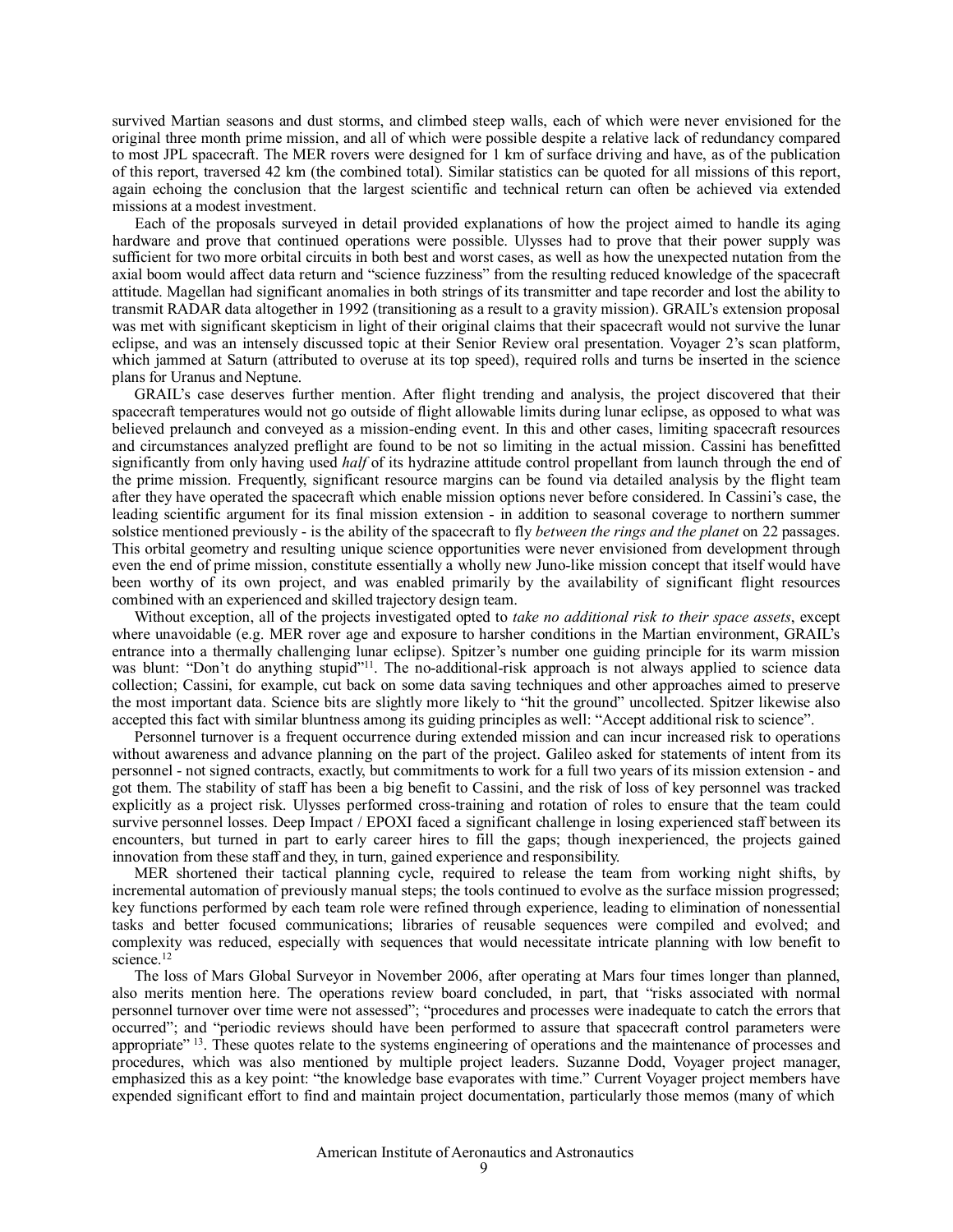are translated from paper to electronic form) related to spacecraft behavior, trending, commanding formats, and flight software. Ulysses maintained subsystem handbooks for each position passed from one lead to another across its two mission extensions. These issues also bear resemblance to the breakdown in communications traced to other failures as well, and to the cultural problem highlighted by the Columbia Accident Investigation Board. Stephen B. Johnson, author of the article "Success, Failure, and NASA Culture" concludes that "80 to 95 percent of failures are ultimately due to human error and miscommunication. Most of these are quite simple.... The mundane nature of these causes is precisely what makes them so hard to catch." "Systems management and systems engineering reduce failure rates by providing formal cross-checks that find and fix most potential mission-ending faults." <sup>14</sup>

The identification of a minimum operating budget has been useful in some cases as a defense against budget starvation. Longer-term missions such as Voyager, which are considered "national treasures" and seem immune to cancellation by budget pressure, still require vigilance against being squeezed to death. Cassini, too, identified levels beyond which its spacecraft could not be operated without significant additional risk to the hardware. Cutting teams equally down to this level, and then describing the more severe cuts that would be required of the science teams having to bear all of the reductions alone beyond this level, was an illuminating argument during the Senior Review process. Mars Odyssey also focused project discussion on cutting to the minimally comfortable spacecraft team size; the science team size, as budget cuts were absorbed, stepped down during its mission extension, and it was not considered painless.

Last in this category is the issue of conflicts with other missions. Occasionally, projects' extended mission science is deemed to be a lower priority than the prime science of others. This has been exhibited - again, infrequently - in the loss of tracking passes and skilled personnel to other organizations. Voyager loses tracking passes to other missions with some regularity and cut their data rate to 160 bits per second in part because they didn't want to have to compete with primary science missions via high downlink requests. Their science collection is now a "take whatever we get" approach, purposefully designed as such, and arguably an outlier of the mission set studied. However, Cassini has also engaged in detailed negotiations beyond the norm on several occasions with other projects in an effort to assess their mutual conflicts and redesign its own science plans to stay out of the way as much as possible. Cassini even prepared justifications and successfully defended some key tracking passes that were more critical against loss to other missions, even near some missions' (e.g. Phoenix's) critical events where a typical result is the critical event gets all the tracking it needs without negotiation.

Extended mission project managers should also be vigilant of its personnel and reach out to their peers on other, newer projects at the same institutions to maintain an open line of communication, with the goal of not only the effective sharing of personnel - which can be a key component of low cost extended mission operations - but to ensure that the other projects are sensitized to the impact of their luring away an extended mission's most skilled and experienced staff members, which are often the first that are considered for key positions on projects earlier in their life cycle.

### E. **Invest in Process, Hardware and Software Improvements**

In past decades, some projects have taken the approach that both flight and ground software, processes and procedures, and even ground hardware mature from a development phase during phase C/D and early operations to a quiescent maintenance phase, and should even be "frozen" across the board during prime science operations. This was thought to free up resources to focus on science gathering and simply a logical progression of ground and flight systems design. This approach is inherently flawed: projects must realize that software and process will always be evolving, and most project leaders in the current era recognize that a balanced level of development resources applied deep into prime mission is not only required but produces a clear benefit to the mission that is worth the investment.

Jason-1 in particular made a conscious effort during prime mission to expand the capabilities of their systems, not merely for bug fixes and consistency with changes in spacecraft behavior. Jason-1 leaders recognized that the small investment of development resources in prime mission would pay dividends down the line, not only later in prime mission, but during extension. Their efforts included consolidation of their hardware integration and test laboratory (ITL) to an all-software simulator after the prime mission. Other missions, including MER, have benefited from cost savings in extension of not having to maintain an aging ITL. One Voyager anecdote describes the project's acquisition of spare parts from military submarines for some aging but key computers used in soft simulation for sequencing, at least until after the Neptune encounter. Spitzer has improved their data compression and pointing performance via analysis, and these improvements bear benefits to science in addition to operations efficiency. MER continues to devote significant effort to modernizing their ground software and hardware, the use of cloud computing, and moving towards eliminating all ground test hardware. The result is a lower cost ground system which is more reliable and "greener" to boot.

All project leaders agreed similarly that multimission tool, OS and hardware upgrades should be adopted "as they come" at some reasonable level per year, without "freezes" or waiting to take them all at once.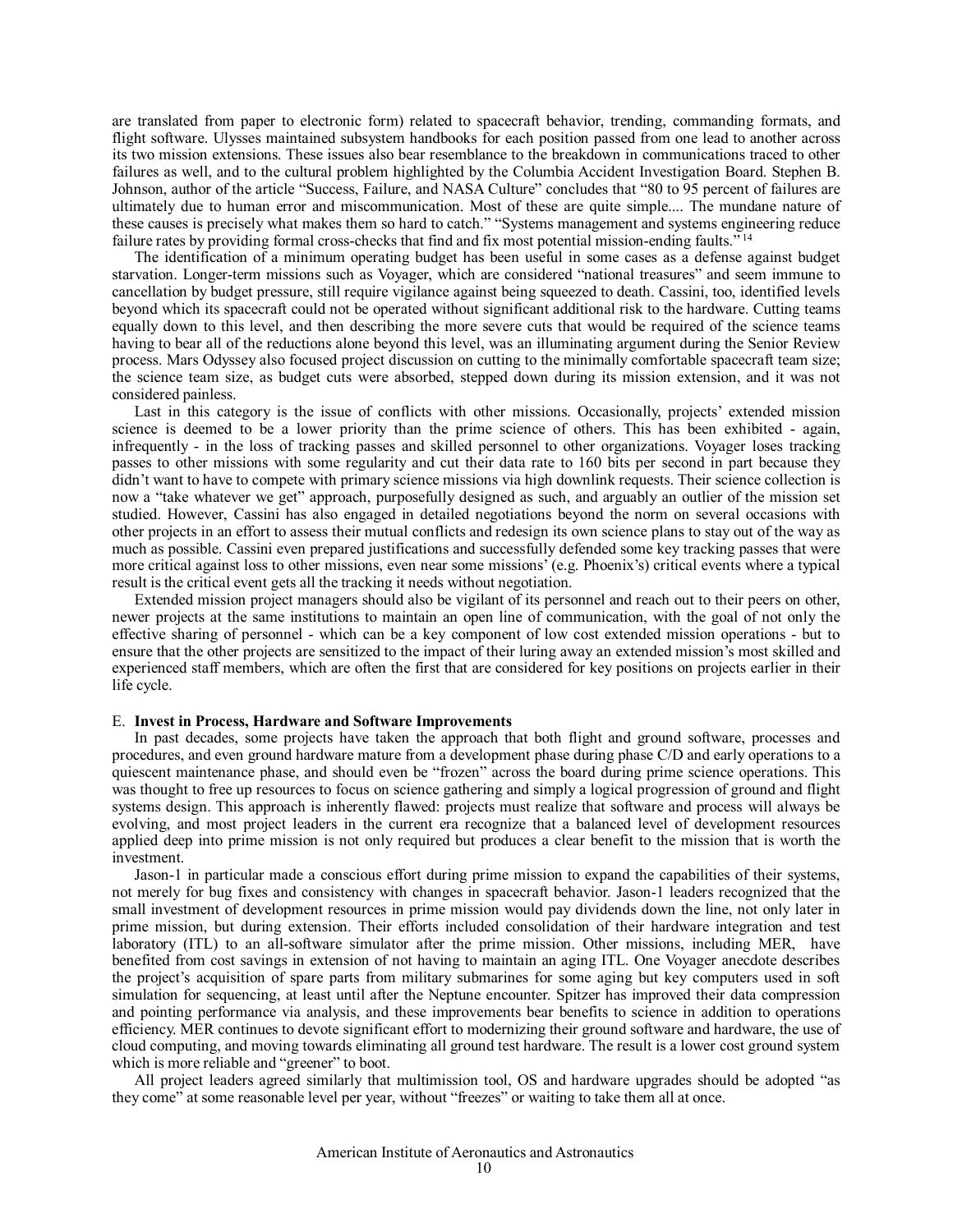# F. **Manage Complacency**

Of the project leaders surveyed, about half believed that complacency simply was not a concern. Of those, all agreed that this was primarily due to the presence of stimulating analysis and replanning that was required during the mission extension; even the mapping missions have to accommodate changes in spacecraft behavior which keeps the teams busy and stimulated. Voyager was forced to update much of their planning due to lower telemetry rates, changes in lighting conditions resulting in different exposure techniques and the need for target motion compensation, upgrades to the Deep Space Network and resulting improvements to communications, and the loss of some Voyager 2 scan platform capabilities. Similar hardware issues on Galileo and Magellan occupied many analysis hours. Spitzer teams were kept busy by solar flares and the need to reevaluate power and geometry analyses. The uniqueness of each encounter and orbit makes planning on Cassini a consistently fresh experience as well; however, Cassini office managers are still reminded in quiet hours that they are responsible for keeping their teams sharp.

Other project leaders stated that complacency was an topic discussed often, with some missions having taken explicit steps against it. Jason-1 instituted regular retraining and requalification of personnel, and conducted simulated failures several times per year. MER is particularly vigilant against complacency: there are stand-down days and project retreats to address the concern, and the project deliberately puts "catch" items into plans to monitor team alertness. However, MER team excitement on the mission and science is believed to be high in general. Mars Odyssey, after 2001, began looking at commanding errors (also mandated by Lockheed Martin) to keep its staff sensitized to operations issues, and many missions now track this and other related performance data types frequently. In addition, Odyssey has a good inreach program and positive social gatherings that keep morale and motivation high. Cassini, as an indirect tool against complacency, also includes frequent inreach programs and regularly posts Cassini-derived "Astronomy Pictures of the Day" and other science images in its hallways.

It is imperative that Project and Mission Assurance Managers set a tone to new and seasoned operations staff alike to "be vigilant" with phrases such as "not on my watch". Frequent inreach talks, articles, pictures, and interactions between scientists and engineers to share the exciting science being gathered can be useful motivators as reminders of the compelling reasons why the mission is being conducted.

#### G. **View Education and Public Outreach Program as Extended Mission Enabler**

NASA guidelines state that 1-2% of a project's budget be used for Education and Public Outreach (E/PO). While many view this simply as a necessary (even fun) part of a project's duties, not only as recompense for funding by taxpayer dollars, but to inspire the next generation of engineers and scientists, E/PO is also an enabler for mission extensions if it is effective enough in translating the project's accomplishments into the psyche of the nation and planet. The Hubble Space Telescope is easily the prime example of this; it has been stated in many publications that its servicing missions, particularly the last in May of 2009, were enabled not only by the outstanding science but as its place in the public as "the face of space science" and public outcry when its continued life was threatened. Voyager, considered a national treasure with its golden record (another outreach program altogether), is likely never to be canceled simply from budget pressure. Spitzer was at the forefront of the Myspace, podcasting, Facebook and Twitter revolution in social media starting as early as 2000, and their efforts to reach the younger community via these means were seen not only as part of the job but an investment in the project's future, and the quality of future matriculating space scientists. Cassini's Twitter feed now has the most followers of any NASA planetary mission in operation. Jason-1, whose products are seen all around the world whenever there is news of El Niño / La Niña, deliberately funded its E/PO effort *above* the NASA guideline, to the 3-4% level. The MER rovers are very popular with the public, and NASA headquarters clearly recognizes the public value of their continued operation.

Though it is impossible to quantify the effect of E/PO on extended mission approval, there is general agreement that it is a program worth specific mention in Senior Review proposals. Each mission must find the appropriate balance in funding, but the above discussion represents a new perspective on E/PO that should be considered, especially during the early mission phases. The participation of E/PO in Quarterly and Senior Reviews alike can also serve a dual role: not only do they communicate to NASA stakeholders the extent to which the mission is reaching the public (and the public's perceived value of the mission itself), the outreach products shown are often as effective as exciting science results in converting those stakeholders into passionate supporters of the mission.

# **V. Conclusion**

The Senior Review process is an effective one and the instructions to projects provide a thorough and equitable basis on which the proposals can be judged. The concepts herein, relevant not only during preparation of the extension proposal, but during the development of the prime mission priorities, represent lessons learned from project leaders across a wide range of applications and have the potential to increase a mission's lifetime or its level of financial support during extension.